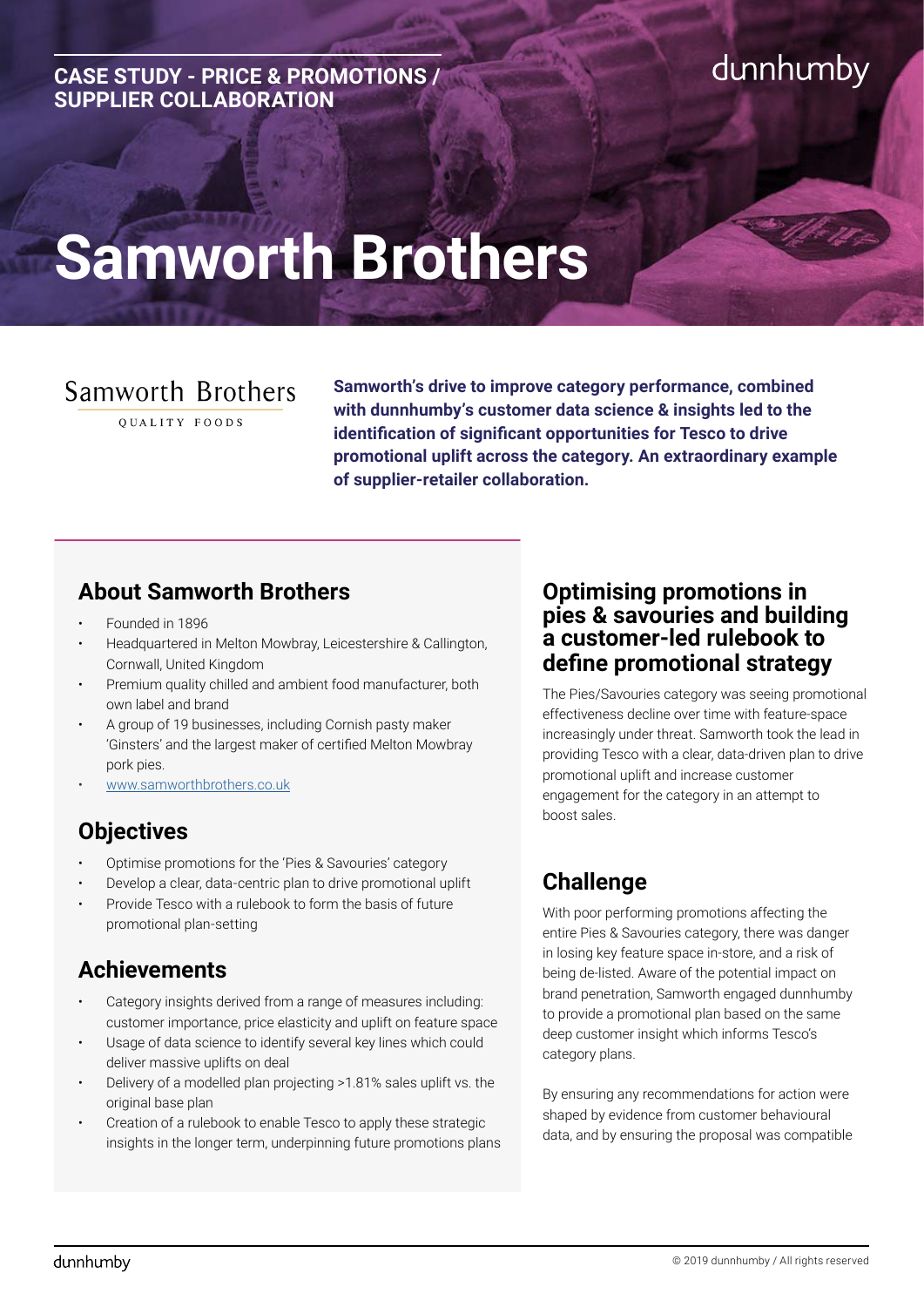with Tesco's own plans, Samworth's collaborative approach stood the greatest chance of being successfully adopted by the retailer. Demonstrating a mutual benefit that aligns with both brand and category strategies is the keystone to a successful relationship between retailer and supplier.

### **Solution**

Insights were derived from a range of measures including customer importance, price elasticity and uplift on feature space.

Firstly, product families were segmented according to their optimal role within the category (HILO, EDLP (everyday low price), Margin, Hybrid). All products were then ranked according to which saw the greatest incremental uplift on end, also identifying which mechanics were most effective for each line.



Finally, products that cannibalised one another were identified when on deal to help inform phasing. Based on this information, dunnhumby were able to highlight several key lines which could deliver significant uplifts on deal but which hadn't featured for multiple years.